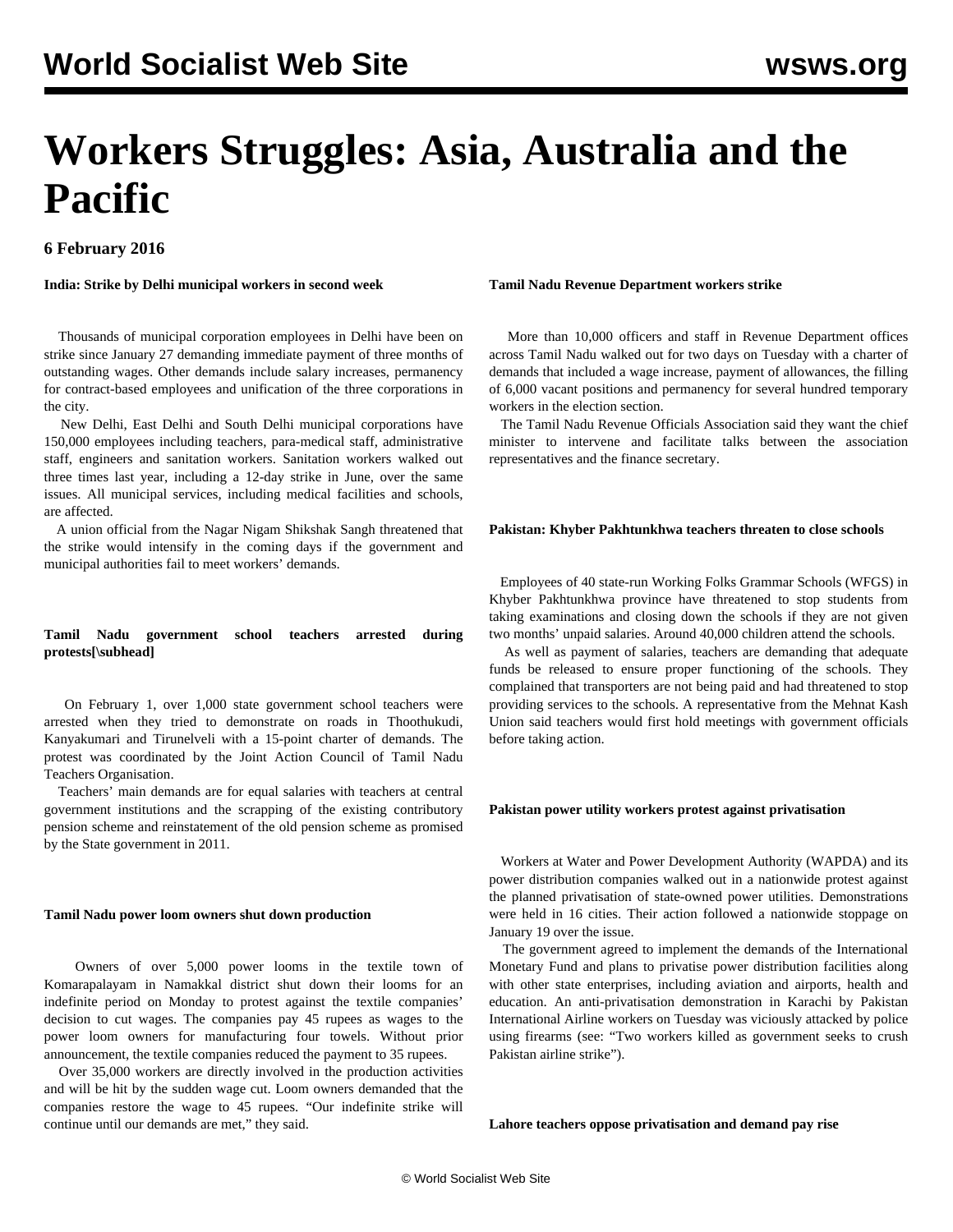Government school teachers in Punjab province districts demonstrated in Lahore on January 28 to oppose the placing of schools under nongovernmental organisations. A representative from the Punjab Teachers Union accused the government of planning to hand over up to 6,000 government schools to private management. The teachers also demanded pay-scale upgrade.

# **Cambodian garment workers attacked by hired goons and security guards**

 Eight garment factory workers were seriously injured on Monday at a special economic zone (SEZ) in Kandal province, 20km south of Phnom Penh, after being attacked by ten SEZ security guards supported by 30 hired goons wielding steel pipes and meat cleavers. One worker was hospitalised with a knife wound to the neck.

 The attack occurred as 600 employees of the Star Light Apparel Manufacturing factory inside the 7NG SEZ were attempting to board trucks to Phnom Penh for a protest against the firing of a union representative.

 Workers have been in dispute with the factory since early January when management refused to renew the contract of their delegate from the Cambodian Labor Solidarity Union. Seven more workers were sacked after the factory accused them of inciting workers to strike in retaliation.

#### **Cambodian tour bus drivers end protest**

 Some 45 sacked drivers of the Capitol Tours bus company ended their 30-day demonstration outside the company's office in Phnom Penh after city hall officials intervened demanding that the company begin talks with the workers.

 The dispute was triggered when five drivers were fired in July after workers attempted to form a union. Drivers walked out on strike after the company ignored a court ruling ordering their reinstatement. In November, more drivers were sacked over continued attempts to establish a union.

 City hall officials issued a non-binding request that protests be called off, that the company consider rehiring the drivers and that if the drivers were to be rehired, unions be able to fight for their working conditions. A company official said that management would not rehire the drivers.

#### **Vietnamese garment workers strike for bonus**

 Close to 900 employees at a South Korean-owned garment factory in Quang Nam Province walked off the job on Monday after the company announced plans to withhold 70 percent of their Lunar New Year bonus until after the holiday. The bonus was equivalent to one-month's salary up to \$US121.

 The company said it would only pay them 30 percent of the bonus before the holiday on February 8 and slowly distribute the rest between now and April. Workers complained that they needed the entire bonus to pay for their holiday travel. Many are from rural areas and they travel there to spend the holiday with their families.

#### **Chinese hospital nurses strike over low pay**

 Nurses in at least eight hospitals across China have gone on strike in the last six months over low pay and benefits, and demands for equal pay for equal work. On January 19 several dozen nurses in Chongping, Hubei province in central China walked off the job demanding pay increases. Their action followed a strike of more than 100 nurses in Huaibei, Anhui province on January 8, demanding a pay increase and equal employment status.

 A key issue for nurses in nearly all of China's public hospitals is the very wide gap in pay and conditions between formal staff and contract workers. Health care workers claim that hospital managers resort to "no end of dirty tricks" to prevent nurses and other healthcare workers from gaining formal employment status, something which should entitle them to the same benefits as civil servants.

 According to *CN Healthcare.com ,* low pay and unfair work practices mean that administrators can often rely on nursing staff quitting before they can obtain formal employment status, and then replacing them with young, inexperienced staff on short-term contracts.

#### **Aluminium seafarers in New South Wales occupy ship**

 Sixteen crew members on board the bulk carrier ship CSL Melbourne moored in Newcastle port are on strike and refusing to disembark after being ordered to sail the ship to Singapore where it will be replaced by a foreign-flagged vessel with an alternative crew. The entire crew will be sacked. The Fair Work Commission on Wednesday ruled the industrial action illegal and ordered the crew members to leave the ship. The case will go to the Federal Court if they do not comply.

 CSL Melbourne was engaged to carry alumina from Gladstone in Queensland to the Tomago Smelter in Newcastle, which is operated by Pacific Aluminium, a wholly owned subsidiary of global multi-billion dollar miner, Rio Tinto. It is the sixth Australian-crewed ship to be decommissioned with the axing of over 100 jobs in the past 20 months.

 Australia's domestic merchant fleet – numbering more than 130 ships a few decades ago – has been reduced to only 13 vessels.

 The Maritime Union of Australia (MUA) has opposed unified national industrial action to defend these jobs. Although workers have taken "illegal" industrial action by occupying the ships and refusing to sail, the MUA has consistently isolated the protesting workers and deflected seafarers' concerns into nationalist appeals to the government and encouraged animosity against foreigner seafarers.

 In a recent stand-off at Portland in Victoria's south-west, the sacked crew on Alcoa's aluminium cargo ship MV Portland occupied the vessel for two months and refused to sail it to Singapore to be replaced. The company hired 30 security officers to forcibly remove them in a midnight raid last month. The MUA divert members' anger into a harmless rally outside the office of the minister for employment and minister for women.

 In November 2014, 36 crew members of a Teekay-owned petrol tanker Tandara Spirit struck for 20 days and occupied the ship in Melbourne in a failed attempt to save their jobs. The Tandara Spirit crew ended their action after they were threatened with individual legal action. The union told the media at the time that it had no intention of organising any broader industrial action over the dispute.

#### **Australian regional airline pilots end strike**